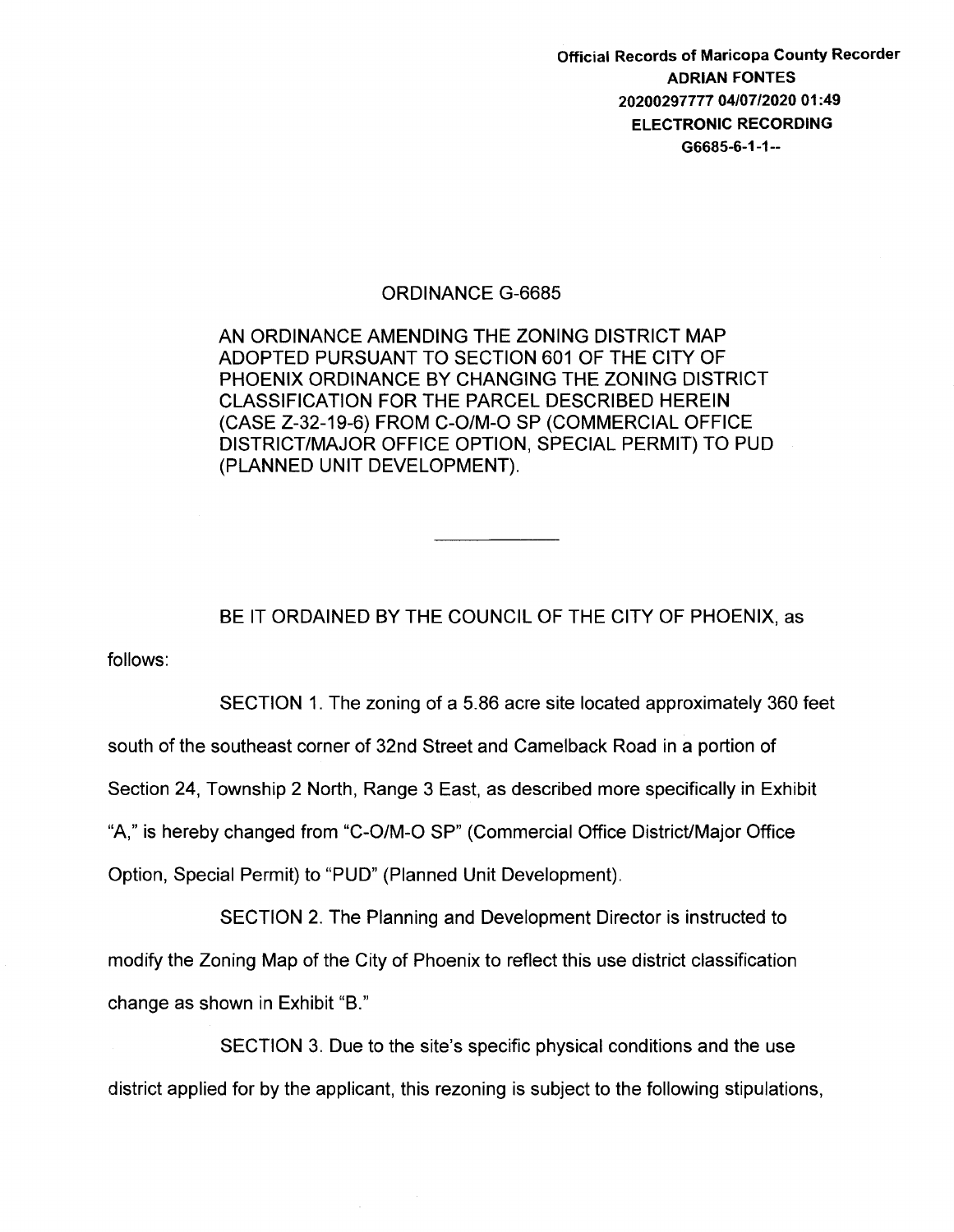violation of which shall be treated in the same manner as a violation of the City of

Phoenix Zoning Ordinance:

- 1. An updated Development Narrative for the Clarendale Arcadia PUD reflecting the changes approved through this request shall be submitted to the Planning and Development Department within 30 days of City Council approval of this request. The updated Development Narrative shall be consistent with the Development Narrative date stamped December 26, 2019, as modified by the following stipulations:
	- a. Front Cover: Revise the submittal date information on the bottom to add the following: City Council adopted: [Add adoption date].
	- b. Page 11, Landscape Standards Table: Add verbiage indicating that all landscape areas be provided with a minimum of 50 percent live cover.
	- c. Page 12, Additional Development Standards Table, Shade: Update verbiage to indicate that 75 percent of public sidewalks and pedestrian ways be shaded.
	- d. Page 5, Project Overview and Goals, 3rd paragraph: Update number of rooms to indicate 121 beds for assisted living and memory care.
	- e. Page 7, Land Use Plan, Conceptual Site Plan, 2nd paragraph: Remove last sentence indicating that parapets will be set back from edge of the building.
	- f. Page 9, List of Uses: Add outdoor dining as a permitted accessory use.
	- g. Page 9, List of Uses, Permitted Accessory Uses: Update list of uses that are not available to the general public to include outdoor dining.
	- h. Page 10, Development Standards Table, Density: Update bed count to indicate 121 beds for assisted living and memory care.
	- i. Page 10, Development Standards Table, Building Height and Setbacks: Revise one-story building height section as follows: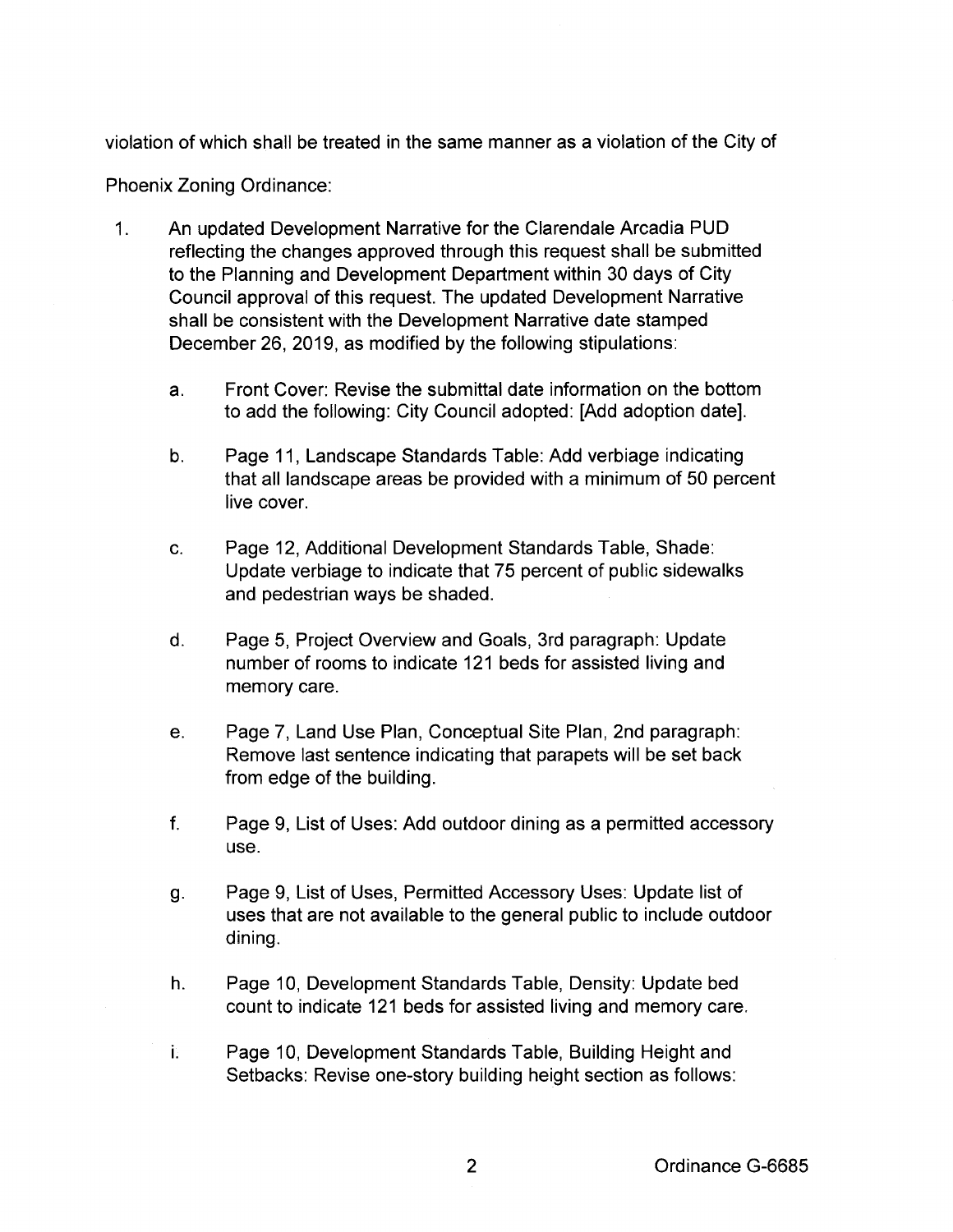- One-story bldg. height (20-ft.) shall be setback a min. of 65 ft from the east property line and a min. of 20-ft. from the north and west property lines.
- One-story bldg. height (18-ft. including any parapet) shall be setback a minimum of 65-ft from the south property line.
- j. Page 10, Development Standards Table, Building Height and Setbacks: Revise Two to Five-Stories Building Height Section to add the following for the south setback: "(except that a minimum 112-foot setback shall be allowed from the south property line within 120 feet east of 32nd Street)."
- k. Page 14, Design Guidelines, Subsection C: Add an additional provision addressing the following: the building(s) shall have no south facing balconies on those portions of the building within 235 feet due north of single-family residential zoning districts. The architectural appearance of a balcony is permissible in this area.
- 2. The developer shall remove the right turn deceleration lane on Camelback Road at 32nd Place, as approved by the Planning and Development Department.
- 3. The right-of-way shall be dedicated and a bus stop pad (City of Phoenix Standard Detail P1260) shall be constructed with a minimum depth of 10 feet along Camelback Road, east of 32nd Street, as approved by the Planning and Development Department.
- 4. The developer shall construct all streets within and adjacent to the development with paving, curb, gutter, sidewalk, curb ramps, streetlights, median islands, landscaping and other incidentals, as per plans approved by the Planning and Development Department. All improvements shall comply with all ADA accessibility standards.
- 5. In the event archaeological materials are encountered during construction, the developer shall immediately cease all ground-disturbing activities within a 33-foot radius of the discovery, notify the City Archaeologist, and allow time for the Archaeology Office to properly assess the materials.
- 6. Prior to final site plan approval or a site plan amendment approval, the landowner shall execute a Proposition 207 Waiver of Claims form. The Waiver shall be recorded with the Maricopa County Recorder's office and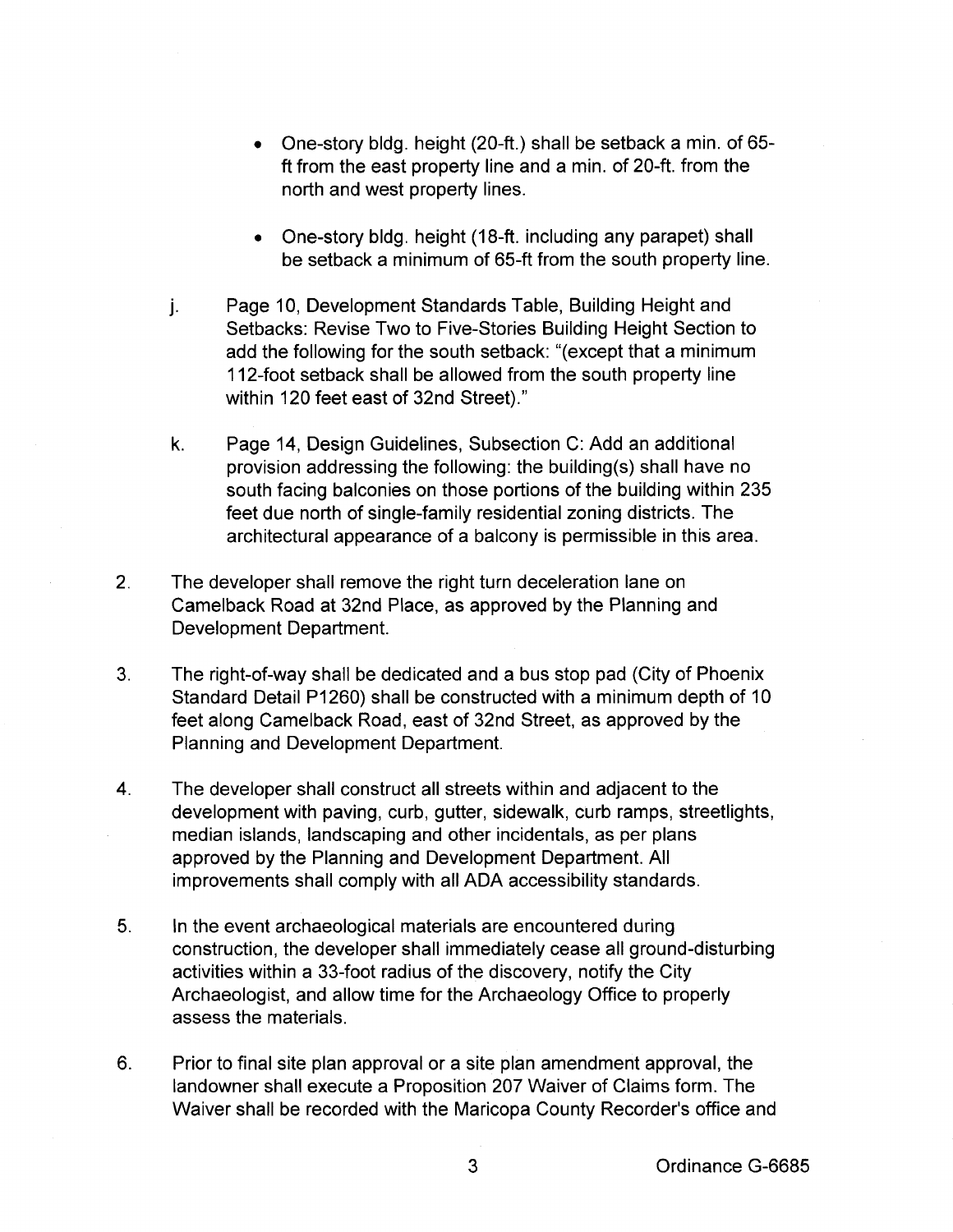delivered to the city to be included in the rezoning application file for record.

SECTION 4. If any section, subsection, sentence, clause, phrase or portion of this ordinance is for any reason held to be invalid or unconstitutional by the decision of any court of competent jurisdiction, such decision shall not affect the validity of the remaining portions hereof.

PASSED by the Council of the City of Phoenix this 18th day of March,

2020.

ATTEST:

<sup>~</sup>*'i< ltd;* k£ City Clerk *'--(F-* <sup>I</sup>~ J.jO . *2o* 2D

APPROVED AS TO FORM:

| Acting City Attorney pml |  |
|--------------------------|--|

REVIEWED BY:

**City Manager** PL:tml:LF20-0199.3/18/2020:2174554v1

Exhibits: A- Legal Description (1 Page) B- Ordinance Location Map (1 Page)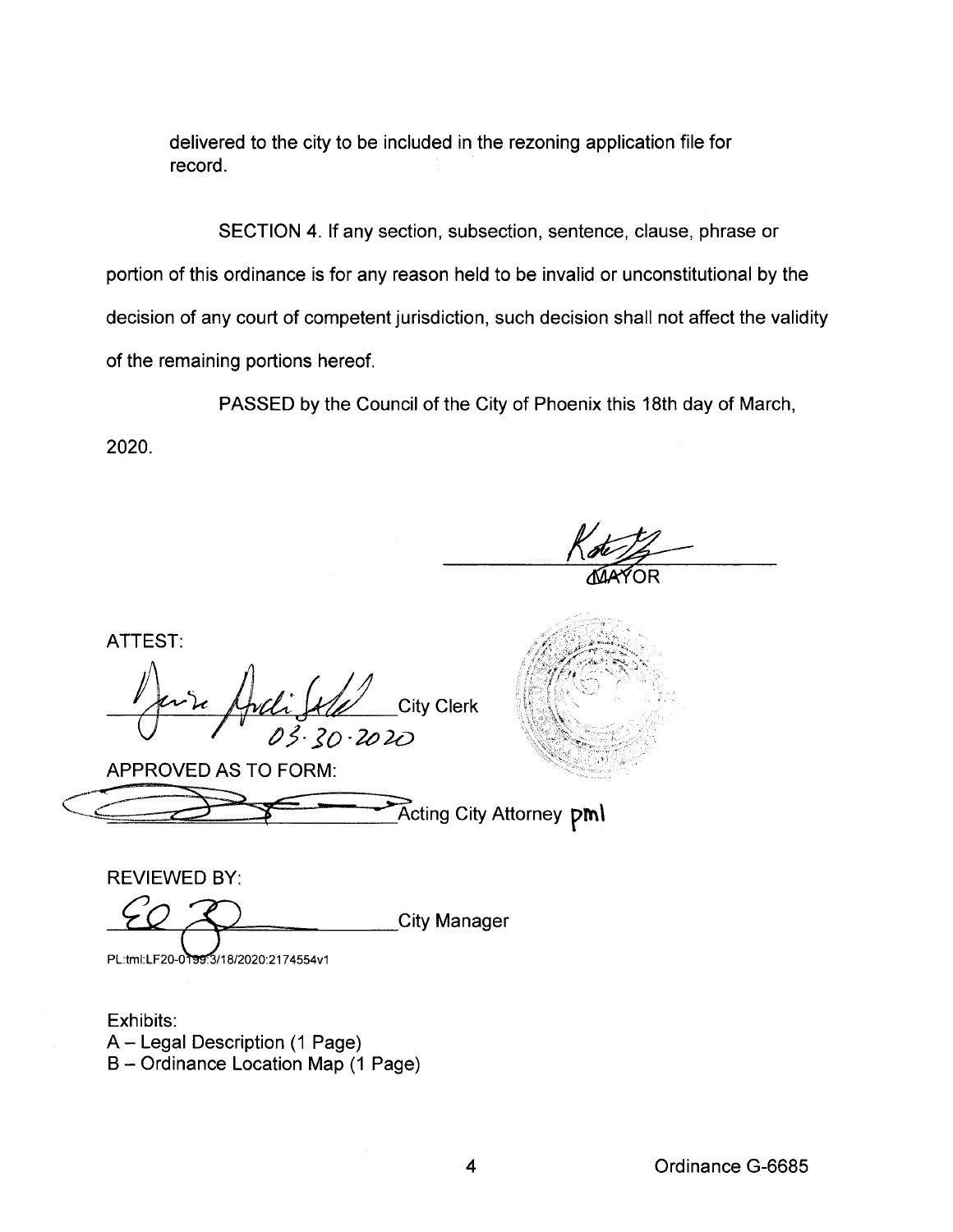## EXHIBIT A

## LEGAL DESCRIPTION FOR Z-32-19-6

A PARCEL OF LAND LOCATED IN A PORTION OF THE NORTHWEST QUARTER OF SECTION 24, TOWNSHIP 2 NORTH, RANGE 3 EAST OF THE GILA & SALT RIVER MERIDIAN, MARICOPA COUNTY, ARIZONA, AND ALL OF THE SPECIAL WARRANTY DEED RECORDED IN DOCUMENT 2002-11484492, OFFICIAL RECORD OF MARICOPA COUNTY, MORE PARTICULARLY DESCRIBED AS FOLLOWS:

COMMENCING AT THE NORTHWEST CORNER OF SAID SECTION 24 FROM WHICH THE NORTH QUARTER CORNER THEREOF BEARS SOUTH 89 DEGREES 39 MINUTES 32 SECONDS EAST, A DISTANCE OF 2697.29 FEET;

THENCE SOUTH 89 DEGREES 39 MINUTES 32 SECONDS EAST, ALONG THE NORTH LINE OF SAID NORTHWEST QUARTER, A DISTANCE OF 350.00 FEET TO THE POINT OF BEGINNING;

THENCE CONTINUING SOUTH 89 DEGREES 39 MINUTES 32 SECONDS EAST, ALONG SAID NORTH LINE, A DISTANCE OF 267.80 FEET;

THENCE DEPARTING SAID NORTH LINE, SOUTH 0 DEGREES 3 MINUTES 54 SECONDS WEST, A DISTANCE OF 352.00 FEET;

THENCE NORTH 89 DEGREES 39 MINUTES 32 SECONDS WEST, A DISTANCE OF 8.00 FEET;

THENCE SOUTH 0 DEGREES 3 MINUTES 54 SECONDS WEST, A DISTANCE OF 8.00 FEET;

THENCE SOUTH 46 DEGREES 43 MINUTES 47 SECONDS WEST, A DISTANCE OF 98.25 FEET;

THENCE SOUTH 0 DEGREES 01 MINUTE 0 SECONDS EAST, A DISTANCE OF 257.24 FEET;

THENCE NORTH 89 DEGREES 41 MINUTES 4 SECONDS WEST, A DISTANCE OF 537.85 FEET TO A POINT ON THE WEST LINE OF SAID NORTHWEST QUARTER;

THENCE NORTH 0 DEGREES 0 MINUTES 24 SECONDS WEST, ALONG SAID WEST LINE, A DISTANCE OF 335.25 FEET;

THENCE DEPARTING SAID WEST LINE, SOUTH 89 DEGREES 39 MINUTES 32 SECONDS EAST, A DISTANCE OF 350.06 FEET;

THENCE NORTH 0 DEGREES 01 MINUTE 0 SECONDS WEST, A DISTANCE OF 350.00 FEET TO THE POINT OF BEGINNING.

SAID PARCEL CONTAINS 277,034 SQUARE FEET OR 6.360 ACRES, MORE OR LESS.